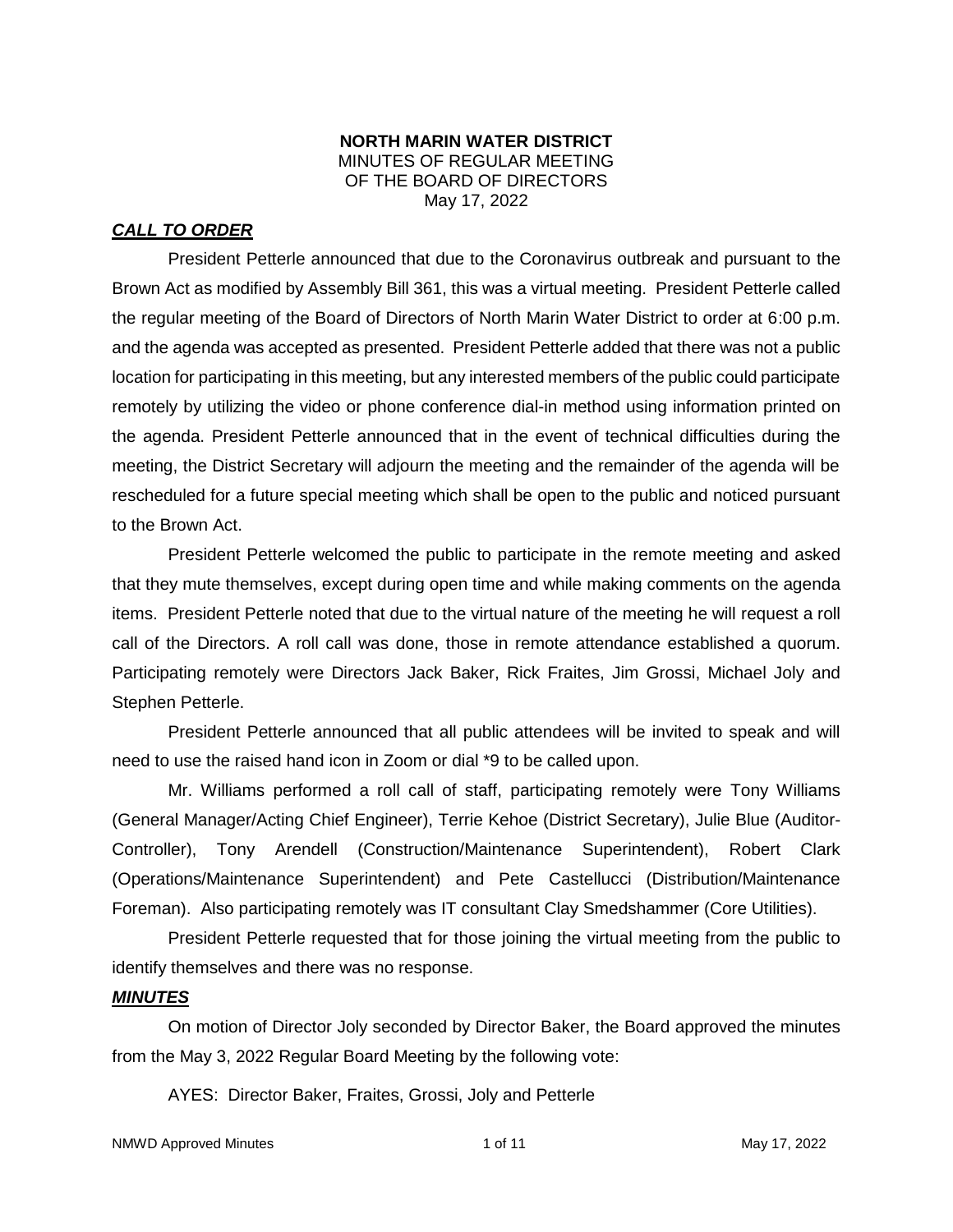NOES: None

ABSTAIN: None

ABSENT: None

### *GENERAL MANAGER'S REPORT*

Mr. Williams announced that the Novato and West Marin Rate Hearings will be held virtually on June  $28<sup>th</sup>$ . He explained that the two hearings are now combined due to an error by the printing vendor and the Novato flyers were resent on May  $13<sup>th</sup>$  in order to fulfill the Prop 218 forty-five-day noticing requirement.

Mr. Williams updated the Board on some staffing changes. He stated that since the April 12<sup>th</sup> Closed Session NMWD Board Meeting, staff offered the Assistant General Manager/Chief Engineer position to Eric Miller. Additionally, Mr. Williams reported that in consideration of Mr. Arendell's retirement, Pete Castellucci will act as Interim Construction/Maintenance Superintendent for five months, followed by Chris Kehoe for the next five months. He noted that both candidates were outstanding candidates, and after their five-month rotation a decision will be made on who will permanently fill the position.

Mr. Williams apprised the Board that he attended the Sonoma Marin Drought Meeting on May 9th. He stated that Sonoma County Water Agency, Marin Municipal Water District, Supervisor Rodoni, Supervisor Rabbitt and Agricultural Representatives also attended the meeting. He noted that the Marin County ranchers are looking better this year with water supply, however if they need to start drawing water it will likely be from a hydrant on San Antonio Road and the Board will be notified.

Mr. Williams also noted that he attended Supervisor Rodoni's Dillon Beach Office Hours meeting on May 13<sup>th</sup>. He stated that he was a guest speaker there and mentioned the upcoming rate increase in Oceana Marin, noting most attendees were from Dillon Beach.

President Petterle asked if the Directors had any questions or comments.

Director Joly asked if there will not be a June 21<sup>st</sup> meeting since the Novato Rate Hearing was moved to June 28<sup>th</sup>. Mr. Williams replied that it will not be necessarily the case, it will depend on what other items are on that agenda.

Director Baker stated that the issue in Dillon Beach over the years has been sewage. He added that the pressure for us to serve that community is slowly growing and he expressed that he hopes Supervisor Rodoni listens to the reports and understands that NMWD is in no position to help the residents in Dillon Beach.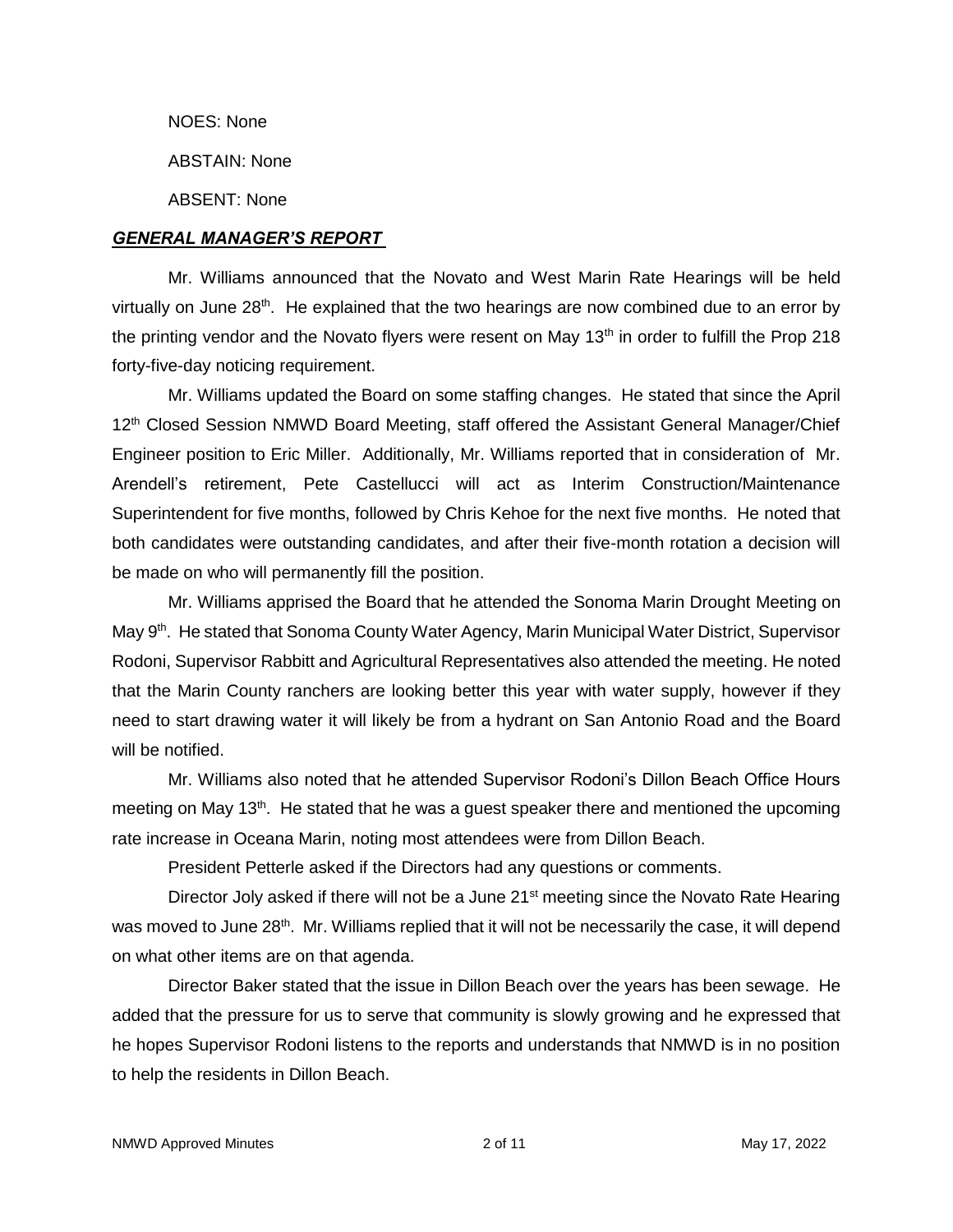President Petterle welcomed Mr. Castellucci to the meeting. Mr. Castelluci thanked the Board for having him and stated that he was excited to have the opportunity to attend.

President Petterle asked if there were any comments or questions from the public and there was no response.

#### *OPEN TIME*

President Petterle asked if anyone from the public would like to speak and there was no response.

### *STAFF/DIRECTORS REPORTS*

President Petterle asked if any Directors or staff wished to bring up an item not on the agenda and the following were discussed.

Director Baker asked if Mr. Castellucci could tell the Board what his background with the District was. Mr. Castellucci stated that he has been with the District for sixteen years. He added that he started as a Laborer, moved up to Pipeworker and has been a Distribution Maintenance Foreman for eight years. Mr. Castellucci noted that during this time he has been responsible for valve operation, maintenance, hydrant operation, main leak detection, first responder to leaks, customer service and final inspections. He stated that he loves working at NMWD and it has been a great career. Mr. Castellucci added it is also great to live and work in Novato.

Director Grossi reported on a Sonoma County Farm Bureau Water Summit Meeting. He stated that it was a two-day event that had some great PowerPoint presentations. Director Grossi added that the meeting was attended by the Secretary of Water Resources, Secretary of Agriculture, Jared Huffman, Grant Davis, Jay Jasperse, including many others. Additionally, Director Grossi noted there was a strong environmental presence. He said it was one of the best webinars he had attended and it was put on by SCWA and Sonoma County Farm Bureau. Director Grossi added that there were many topics discussed; which included the Potter Valley Project, water rights on the Russian River, the two-basin solution, and raising Coyote Dam to name a few. He noted that he will get the presentation information and share it with Directors and staff.

Director Fraites referred to the article on the desalination plant rejected by the California Coastal Commission and also a recent Marin IJ article about the ethics of using recycled wastewater as a drinking water supply. Director Fraites added that these are resources to look at. He stated that once people get beyond the yuck factor, we should see what other areas are doing successfully with their sanitary districts.

Director Joly stated that he found the articles in the miscellaneous section of the agenda packet very interesting and stated that he had mentioned the emerging technologies in the past,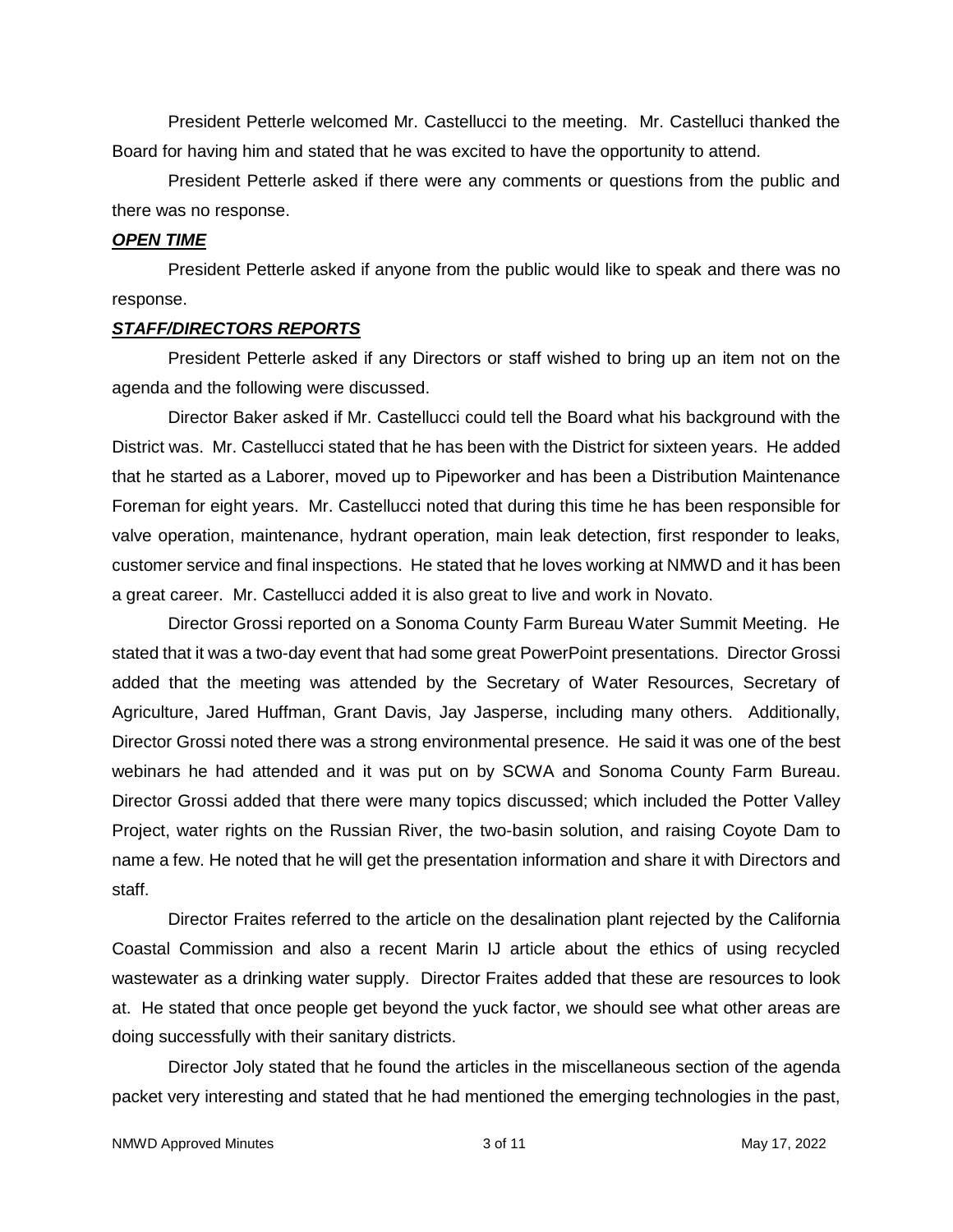noting desalination and more use of wastewater are exciting possibilities. Director Grossi stated that they spent an hour on the subject at the Farm Bureau meeting he attended, noting it will be a difficult task to get people to drink "sewer water". Director Petterle stated that it would help to rename "sewer water" to something else more appealing.

### *MONTHLY PROGRESS REPORT*

The Monthly Progress Report for April was reviewed. Mr. Williams reported on key areas such as water production, local and regional lake/reservoir capacity, safety, COVID-19 financial impact, delinquent bill impacts, customer complaints and service orders. He noted that there was a spike in unplanned outages under Utility Performance, which was due to the population of the multi-family complexes in that location. Mr. Williams announced that there was a change in the report, noting Section 2 is now regional and local water supply reporting. He added that this section is a work in progress and the SCWA data reflects current data rather than the month of the report. Mr. Williams informed the Board that he proposes to move this report to Miscellaneous in in the future and advised Board to reach out with any questions to staff ahead of the meetings. He stated that he would likely keep it in the current agenda location for the next month and then move it to Miscellaneous in July.

President Petterle asked if there were any comments or questions from the Directors.

Director Joly asked about the service orders and stated that the leak data seemed skewed and he wondered if the tracking data has changed recently. Mr. Williams confirmed, stating the number of leaks detected may look differently because of the way staff is now tracking them.

Director Joly asked what the effect of COVID-19 has had on our organization with the Omicron and other variants occurring. He asked how NMWD is responding, what the cost was to date, and are we seeing the numbers project downward. Mr. Williams replied that there has not been a financial impact on staff in the last couple of months, adding recently staff have been informed of the message from Dr. Willis from the Marin County Public Health Office, recommending wearing masks indoors. Ms. Blue stated that there has been minimal increase in costs, most of which has been attributed with legal counsel, and there was one employee who was required to take one day off. She added that the water delinquency impact has been decreasing due to the ability to perform shut offs for nonpayment again and has dropped down to pre-COVID levels.

President Petterle asked what the consensus was on the General Manager's recommendation to move the Monthly Progress Report to the Miscellaneous section of the agenda. Director Baker stated that he had no objection, but would like to look at it and not make an immediate decision. Director Fraites noted that all the information is already included in the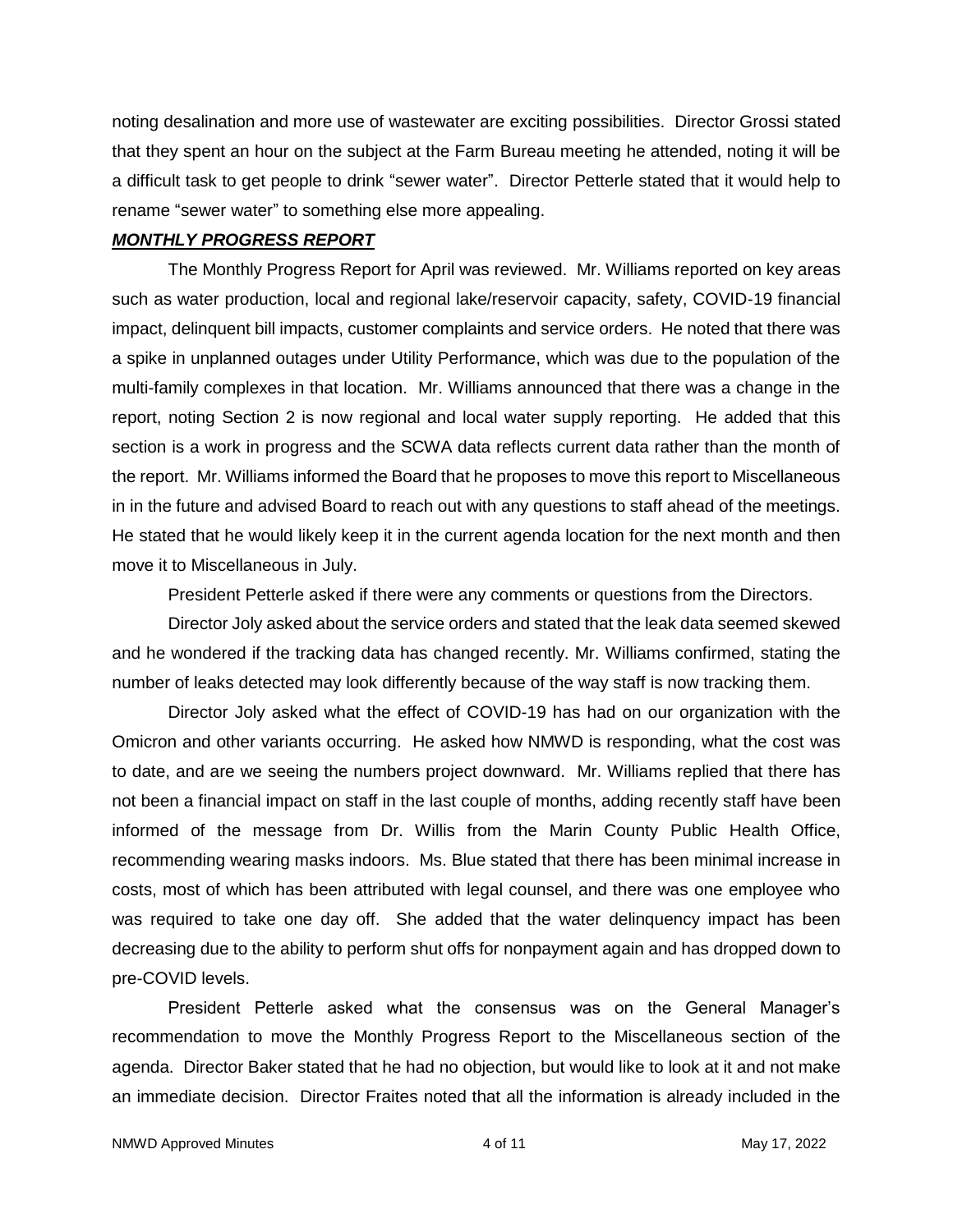agenda; therefore, he was fine with moving it to Miscellaneous. Director Grossi agreed, stating all the information is provided ahead of time and we still have an opportunity to ask questions. He agreed to move the Monthly Progress Report to Miscellaneous, adding it sounds like a good plan. Director Baker stated that it would streamline the meeting, unless we need to ask questions. Mr. Williams confirmed that there will be no change in the content, the only difference would be no verbal reporting. He noted that questions could be asked before the meeting, or during the Miscellaneous section of the agenda. Mr. Williams added that the Board can think about it, continue in the same manner in June and transition in July.

Director Joly asked about the potable water use, he stated that it seemed peculiar that even though April was wetter, compared to February and March, the April production was significantly lower. He compared West Marin's numbers versus Novato's, and asked if there were measurement problems again. Mr. Williams reminded the Board that West Marin no longer has mandatory reductions, only voluntary. He added that there are no measurement issues that he is aware of, and staff is always looking at anomalies. Director Joly noted that there was cooler weather in April, the Governor has a 15% mandatory statewide reduction and we have 20% reductions plus a drought surcharge. He added that SCWA was 20%, as was MMWD. Mr. Williams replied that for SCWA, the baseline is 2020 and the Governor's order may be based on last year's usage statewide. Director Joly stated that it is impressive to see how much our customers in Novato and West Marin have conserved water.

President Petterle asked if anyone from the public would like to speak and there was no response.

#### *CONSENT CALENDAR*

Director Joly asked where the District was with virtual meetings. Director Petterle replied that staff have been researching the possibility of in person or hybrid meetings by July. He added that he is thankful that we have not done so at this point since the Rate Hearings for Novato and West Marin will both be on the June  $28<sup>th</sup>$  meeting. Mr. Williams stated that he will provide information to the Board at the June  $7<sup>th</sup>$  meeting to see what a hybrid meeting would look like, but implementation would be July at the earliest. He added that with the new COVID-19 variant this may all change. Director Joly thanked Mr. Williams for the explanation and said he will not pull the item off of the Consent Calendar.

On the motion of Director Fraites, and seconded by Director Baker the Board approved the following items on the consent calendar by the following vote:

AYES: Director Baker, Fraites, Grossi, Joly and Petterle NOES: None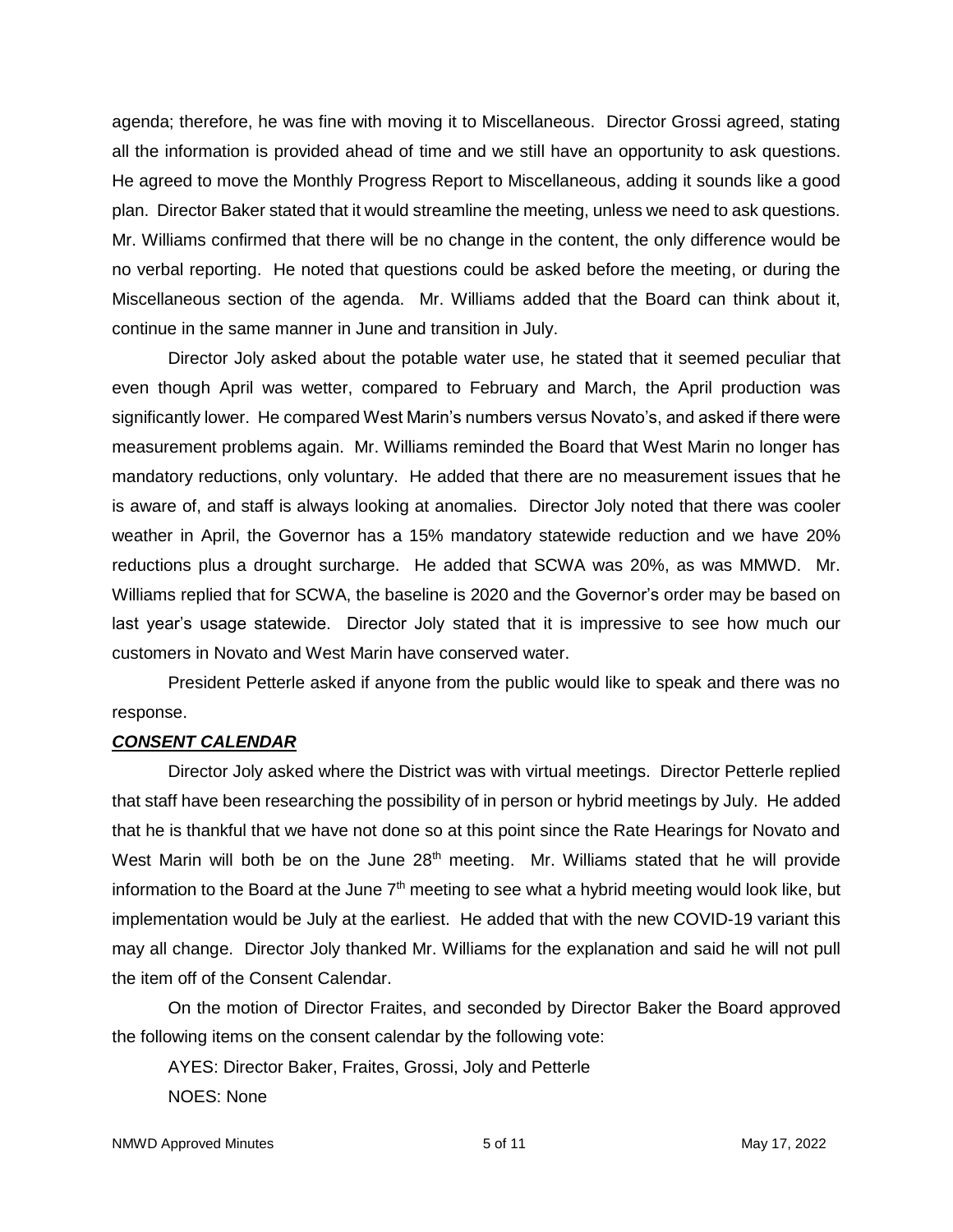ABSTAIN: None

ABSENT: None

# *RE-AUTHORIZING MEETINGS BY TELECONFERENCE OF LEGISLATIVE BODIES OF NORTH MARIN WATER*

The Board approved Re-Authorizing Meetings by Teleconference of Legislative Bodies of North Marin Water District. Resolution 22-15 will extend the continuation of teleconference meetings effective May 17, 2022 through June 16, 2022 pursuant to Brown Act provisions.

# *UTILITY AGREEMENT BETWEEN CALTRANS AND NORTH MARIN WATER DISTRICT FOR CALTRANS' WEST MARIN PAVING PROJECT*

The Board approved the Utility Agreement between Caltrans and North Marin Water District for Caltrans' West Marin Paving Project in an amount not to exceed \$12,500 and includes a \$5,000 contingency amount.

## *APPROVE TEXT FOR SPRING 2022 NOVATO 'WATERLINE', ISSUE 48*

The Board approved the Test for the Spring 2022 Novato "Waterline", Issue 48.

# *ACTION CALENDAR EXCEPTION TO CALPERS 180-DAY WAIT PERIOD REQUIREMENT FOR RETIRING EMPLOYEES*

Mr. Williams stated Mr. McIntyre possesses specialized skills and unique knowledge of District operations and facilities, which is needed to assist with projects such as the close out of the Aqueduct Energy Efficiency Project with Caltrans and continued negotiations on the Potter Valley Project. He added that Mr. McIntyre will be an advisor on an as-needed basis for overall assistance with overflow work. He also recognized Ms. Blue and Ms. Clyde for doing much of the leg work for this agenda item.

President Petterle asked if there were any comments or questions from the Directors and there was no response.

President Petterle asked if anyone from the public would like to speak and there was no response.

On the motion of Director Baker, and seconded by Director Joly the Board approved Resolution 22-16 for exception to the 180-day wait period for hiring a retiree: and authorized the District to utilize the expertise of Drew McIntyre on an as needed basis, at an hourly rate of \$113.53 by the following vote:

AYES: Director Baker, Fraites, Grossi, Joly and Petterle NOES: None ABSTAIN: None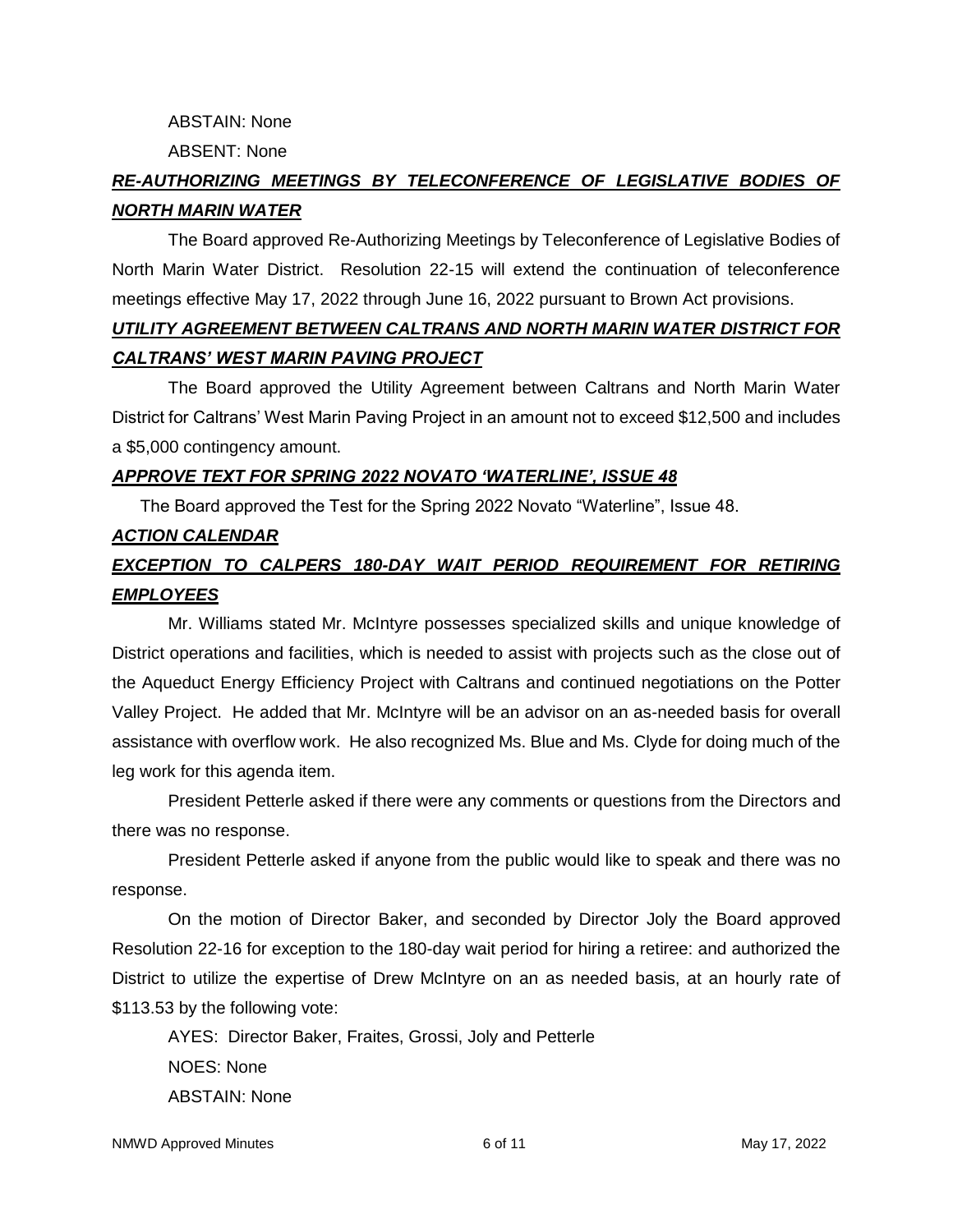#### ABSENT: None

### *CONTRACT EXTENSION FOR NMWD TRENCH RESTORATION PAVING*

Mr. Arendell first informed the Board that he would like to make a clarification, noting the estimate was based on the proposed pricing, not the current pricing as stated that in the memo. He stated that W.K. McLellan Company have not raised their prices since 2019 and need to at this time, because labor, oil and fuel costs have gone up over the past few years. Mr. Arendell added that W. K. McLellan Company do wonderful work, and the County of Marin and City of Novato never question any of their repairs. He recommended the Board approve W.K. McLellan's contract extension, or otherwise provide direction staff to go out for bids.

President Petterle asked if there were any comments or questions from the Directors.

Director Baker noted that the work W.K. McLellan does is specialized and not many companies do this type of work anymore. Director Petterle asked Mr. Arendell to explain their type of paving and compare it to the roadway at the recent tank project. Mr. Arendell responded that W. K. McLellan perform patch paving, there is no large grinder, only a small crew doing small batches. He noted they also do work for MMWD, PG&E and many other utilities in Marin County. As an example, Mr. Arendell stated that when the contractor on Canyon Road messed up some of the paving, W.K. McLellan was able to fix the problem.

President Petterle asked if anyone from the public would like to speak and there was no response.

On the motion of Director Baker, and seconded by Director Grossi the Board approved staff to prepare an extension of the trench restoration paving contract with W.K. McLellan Company based on the proposed unit prices provided by the following vote:

AYES: Director Baker, Fraites, Grossi, Joly and Petterle

NOES: None

ABSTAIN: None

ABSENT: None

### *INFORMATION ITEMS*

### *FY 2021/22 THIRD QUARTER PROGRESS REPORT – ENGINEERING DEPARTMENT*

Mr. Williams. reported on the FY2021/22 Third Quarter Progress Report for the Engineering Department. He provided: a CIP cost summary; the costs of special studies; and the Performance Status for Capital Improvement Projects for the Novato, West Marin and Oceana Marin service areas. Mr. Williams also updated the Board on the Engineering Department labor hours.

President Petterle asked if there were any comments or questions from the Directors.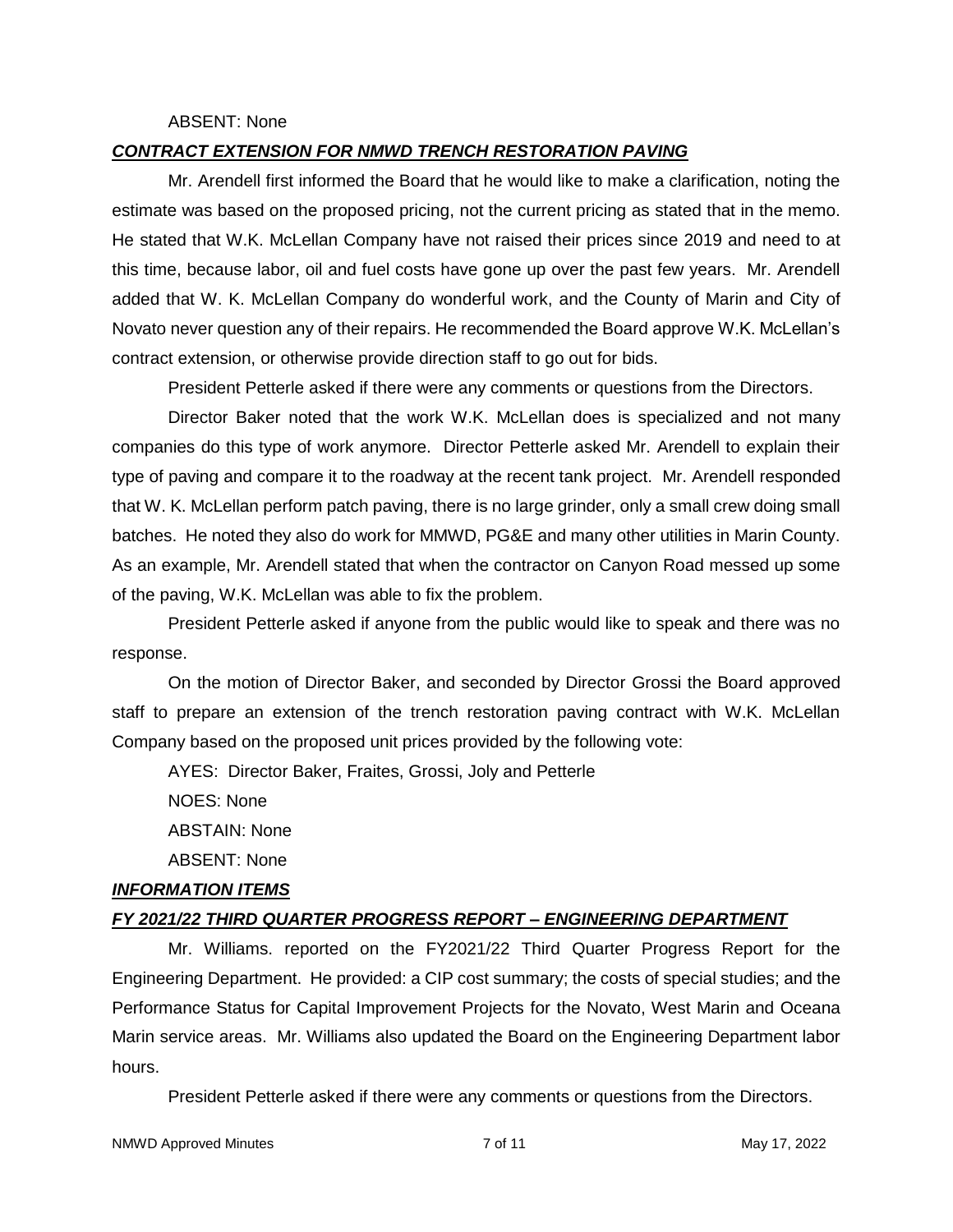Director Joly asked about the status of the release of the loan and the permits for the Administration Building and Lab Renovation Project. Mr. Williams replied that the District received a letter from the State Water Resources Control Board on May  $16<sup>th</sup>$  and they provided the waiver for the loan. Additionally, he reported that staff are moving forward, meeting with the construction manager and the District hopes to have the permit from the City of Novato as early as May 25<sup>th</sup>. Mr. Williams noted that the contractor signed the agreement, adding the bond and insurance are in place. He announced the kickoff meeting will be on June  $21<sup>st</sup>$  and then the contractor can mobilize assuming we get the building permit. Director Joly commended staff on a good job at getting the waiver for the loan.

Director Joly asked if all the chemical purchases for the Stafford Treatment Plant were secured so that the plant will be ready for startup. Mr. Clark reported that the cost of chemicals saw a 100% increase, and the plant is scheduled to start up in mid-June. He added that staff are waiting to hear back from the vendor for the polymer tank replacement.

President Petterle asked if anyone from the public would like to speak and there was no response.

### *FY 2021/22 THIRD QUARTER PROGRESS REPORT – WATER CONSERVATION*

Mr. Williams reported on the on the FY2021-22 Third Quarter Progress Report for Water Conservation. He updated the Board on the Water Conservation program participation; public outreach and communications; budget and staffing. Mr. Williams noted that there continues to be a push on social media and a good effort from staff to post updates on our website. He added that the information is current and provided information on drought and project related issues. Mr. Williams announced that there is a new picture on the homepage of the website of the inside of the Stafford Treatment Plant. He also recognized how the AMI system and the Watersmart dashboard have been effective for both internal use by staff and our customers.

President Petterle asked if there were any comments or questions from the Directors.

Director Joly stated that he thought the Waterline was well done and hit all the major points. He also noted that he looks at the AMI information every day as it helps him monitor his irrigation, adding it is a very helpful tool. Mr. Williams stated that he also uses it as a customer, noting it is amazing that you can see how much water is being used even while washing clothes. Director Joly stated that he waters every four days, unless it is cool then he skips a day, noting it is amazing the power of averaging. Director Petterle stated that he has a friend that lives in his division who commented that he got a call from NMWD that he had a leak and he was able to get it repaired within a couple of days. Director Joly stated that he has had many neighbors comment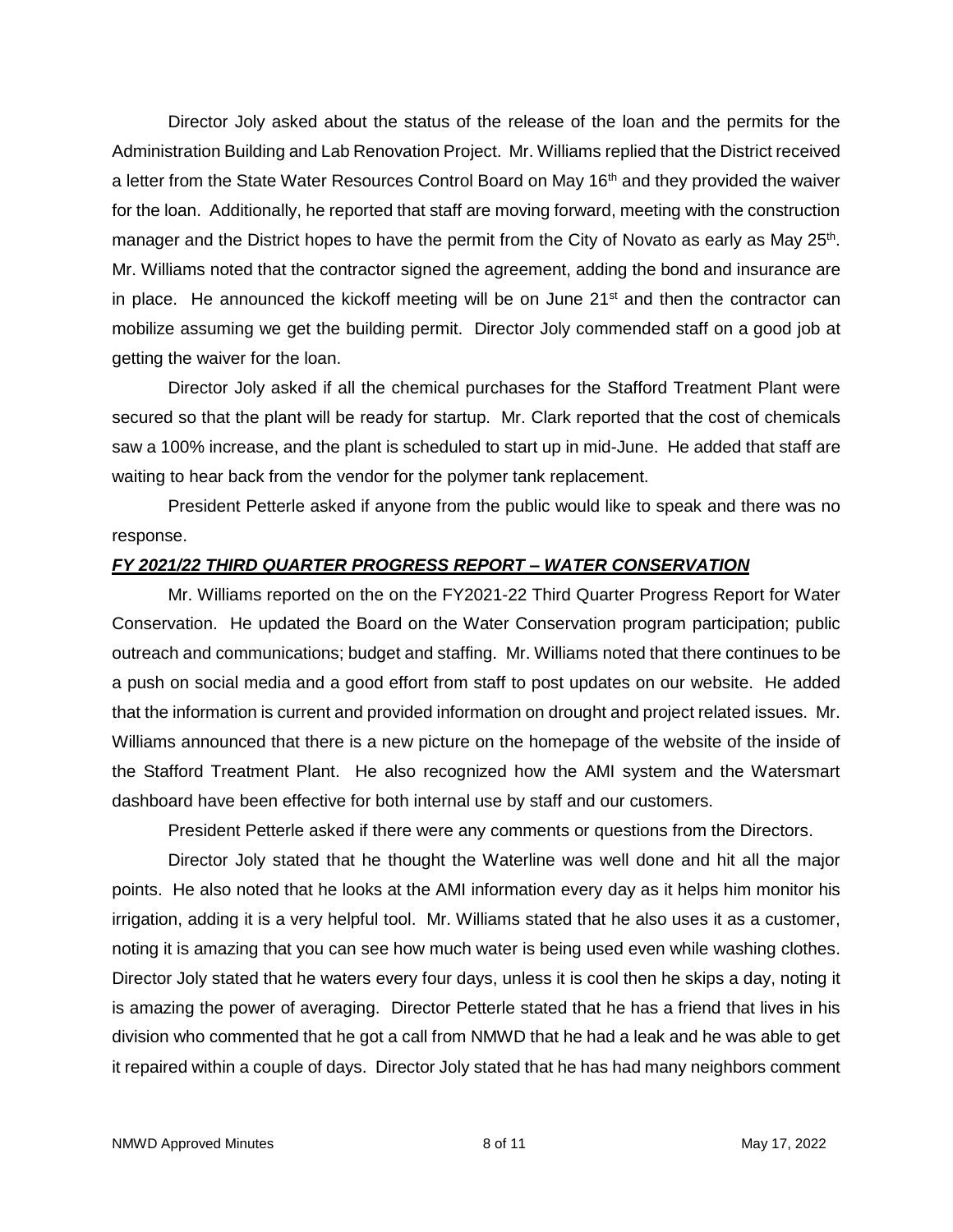that they are happy NMWD installed the AMI system. He commended the Board of Directors who originally approved the AMI system for making such a wise decision.

President Petterle asked if anyone from the public would like to speak and there was no response.

# *RRIFR PUBLIC POLICY FACILITATING COMMITTEE ANNUAL MEETING AGENDA – MAY 4, 2022*

Director Grossi and Director Petterle reported on the Russian River Instream Flow and Restoration Annual Meeting for Public Policy Facilitating. The discussion included status of the Russian River instream flow changes; flow and fisheries monitoring, Warm Springs Hatchery, the Dry Creek Habitat Enhancement Project and a biological assessment update.

Director Petterle stated that the wineries in the Dry Creek area are very proud of the work done on their land, which would not have been the case if the pipeline had been done. He noted it would also not have been very beneficial to the fish. Director Grossi stated that some of the resting pools and wood structures for the fish were spectacular, noting the alternative, a pipeline over the hill to Asti, would have created more issues. Director Petterle added that, the Dry Creek Habitat Enhancement Project is a model for other areas.

President Petterle asked if there were any comments or questions from the Directors and there was no response.

President Petterle asked if anyone from the public would like to speak and there was no response.

### *NBWA MEETING – MAY 6, 2022*

Director Fraites reported on the NBWA meeting that was held on May 6, 2022. He updated the Board on the outcome and feedback from NBWA's first virtual conference held in April: Climate Change(d), Weathering Extremes Together. He added that it was a good conference, noting there were 152 attendees and Congressman Huffman was a keynote speaker.

President Petterle asked if there were any comments or questions from the Directors.

Director Fraites asked if NMWD paid our annual dues to NBWA. Mr. Williams confirmed, adding that it has also been budgeted for next year.

President Petterle asked if anyone from the public would like to speak and there was no response.

## *MISCELLANEOUS*

The Board received the following miscellaneous item: Disbursements – Dated May 5, 2022.

The Board received the following news articles: Marin IJ – Utilities assess supply options

NMWD Approved Minutes and the set of the set of the 9 of 11 May 17, 2022 May 17, 2022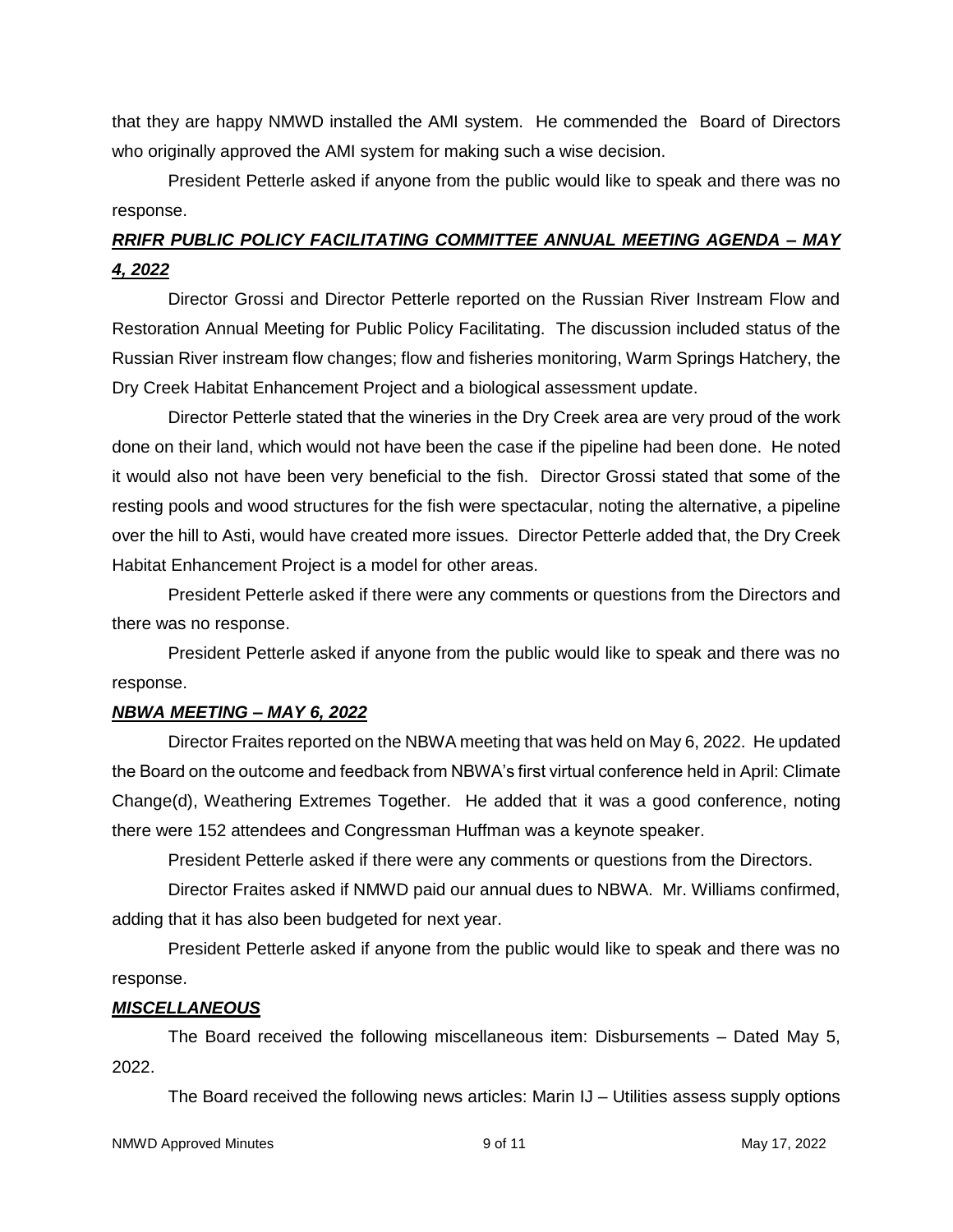– DISTRICT STUDIES; Marin IJ – Marin Voice – Water ethic should include drinking recycled wastewater; Marin IJ – Opinion -MMWD asks too much of careful ratepayers; Marin IJ – District adjusts rules on water – MARIN MUNICIPAL; Marin IJ – Drought, rising costs halt community garden project – NOVATO; Marin IJ – Marin Voice – Take a 'silver buckshot' approach to water reliability; Marin IJ – Weak water savings fuel calls for harder line – STATE DROUGHT; Marin IJ – Californians ignore water savings goal – DROUGHT; Point Reyes Light – Water districts mull new supply options; and Los Angeles Times – California Coastal Commission rejects plan for Poseidon desalination plant.

The Board received the following social media posts: NMWD Web and Social Media Report – April 2022.

President Petterle asked if there were any comments or questions from the Directors.

Director Grossi informed the Board that one of the speakers last week was the former Director of the State Regional Water Board. He stated that his statement about desalination was bold and noted that the San Francisco and Zone 2 Coastal regions have no plans to pursue desalination on a regional basis. Director Grossi added that desalination needs to be a state project, because it is not feasible on a regional level. Director Petterle stated that KGO radio station had a guest speaker who was well versed on desalination. He added that, that the podcast would be worth listening to. Director Fraites stated that the problem the Coastal Commission has with desalination is the discharge in the ocean, asking if these desalination plants are doing any monitoring or studies on pollution or the impact it has on the ocean. Director Grossi stated that it is different than brackish desalination, and goes way out into the ocean. He added that he would assume they are doing a lot of monitoring. Mr. Clark stated that when he was at an AWWA conference he was able to tour the southern California plant. He said they blend the discharge with the wastewater on site at the treatment facility. He added that he can check with AWWA about the water quality and the impact the discharge has from the plant.

President Petterle asked if anyone from the public would like to speak and there was no response.

### *ADJOURNMENT*

President Petterle adjourned the meeting at 7:08 p.m.